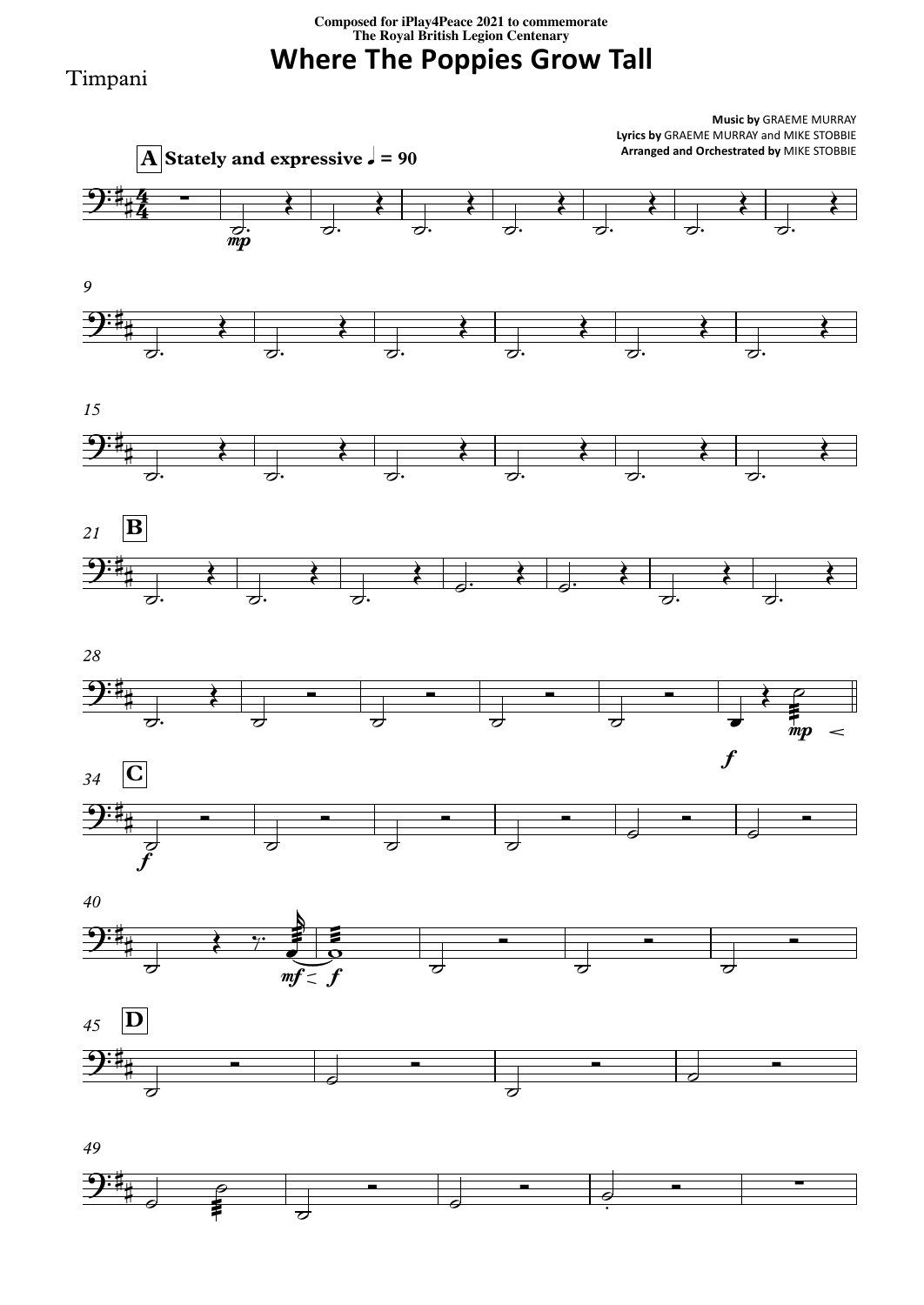2 Timpani*54*  $\begin{array}{c|c} \hline \hline \hline \hline \hline \hline \hline \hline \hline \end{array}$  $\begin{array}{c|c|c|c} \hline \text{ } & \text{ } & \text{ } & \text{ } \end{array}$  $\begin{array}{c|c} \hline \hline \hline \hline \hline \hline \hline \hline \end{array}$ <sup>Ó</sup> ˙ Ó<br>Ó Szente  $9:4$ #  $\overline{\phantom{a}}$ *59* **E**  $\overline{P_{\perp}}$  $\frac{2:}{4}$  $\overline{\phantom{a}}$  $\begin{array}{c|c} \hline \text{ } & \text{ } \\ \hline \text{ } & \text{ } \\ \text{ } & \text{ } \\ \end{array}$  $\begin{array}{c|c}\n\bullet & & \mathbf{b} \\
\bullet & & \mathbf{c} \\
\mathbf{c} & & \mathbf{c}\n\end{array}$ <del>o</del><br>Ólamaz # b ┇  $\overline{\phantom{0}}$  $\overline{\sigma}$ f *63*  $\mathbf{P}_{\flat}$  $\begin{array}{c|c} \hline \text{ } & \text{ } & \text{ } \end{array}$  $\begin{array}{c|c}\n\bullet & \bullet \\
\bullet & \bullet\n\end{array}$  $\begin{array}{c|c}\n\bullet & \bullet \\
\bullet & \end{array}$  $\begin{array}{c|c}\n\bullet & \bullet \\
\bullet & \end{array}$  $\begin{array}{c|c}\n\bullet & \bullet \\
\hline\n\phi & \end{array}$ <u>o</u><br>Ólas este  $\blacksquare$  $\overline{\phantom{0}}$  $\overline{\phantom{a}}$ *70*  $\frac{\partial \cdot \mathbf{p}}{\partial \mathbf{p}}$ <u></u>  $\begin{array}{c|c|c|c} \hline \bullet & \bullet & \bullet \end{array}$ Ólaimheach<br>Ólaimheach  $\frac{1}{2}$  $\overline{\phantom{a}}$ *76* **F**  $\mathcal{P}_{\flat}$  $\begin{array}{c|c} \hline \text{ } & \text{ } & \text{ } \end{array}$ <u></u>  $\begin{array}{c|c} \hline \bullet & \bullet \end{array}$ <u>o an Isla</u> <u></u>  $\overline{\phantom{0}}$  $\overline{\phantom{a}}$ *83*  $\mathbf{P}_{\flat}$  $\begin{array}{c|c|c|c|c} \hline \bullet & \bullet & \bullet \end{array}$  $\begin{array}{c|c|c|c|c} \hline \bullet & \bullet & \bullet \end{array}$  $\begin{array}{c|c}\n\bullet & \bullet \\
\hline\n\phi & \end{array}$  $\begin{array}{c|c}\n\bullet & \bullet \\
\hline\n\phi & \end{array}$  $\blacksquare$  $\overline{\phantom{0}}$  $\overline{\phantom{a}}$ *90* **G**  $rac{1}{\sqrt{1-\frac{1}{2}}}$  $\frac{\partial \cdot \mathbf{b}}{\partial \mathbf{b}}$  .  $\begin{array}{c|c|c|c|c} \hline \bullet & \bullet & \bullet & \bullet \end{array}$ ˙ <sup>Ó</sup> ˙ <sup>Ó</sup> ˙  $\begin{array}{c|c|c|c} \hline \bullet & \bullet & \bullet \end{array}$ <u>o</u><br>Albanya  $\overline{\phantom{a}}$  $m f$ *96*  $\leftarrow$  $9\frac{1}{2}$  $\begin{array}{c|c|c|c|c} \hline \bullet & \bullet & \star \\ \hline \bullet & \bullet & \star \end{array}$  $\bullet$   $\circ$   $\bullet$   $\circ$   $\bullet$  $\overline{b}$  $\overline{\phantom{a}}$ mf *103* **H**  $\frac{1}{\sigma}$  $\frac{\partial \cdot \mathbf{b}}{\partial \mathbf{b}}$  $\begin{array}{c|c|c|c} \hline \textbf{0} & \textbf{0} & \textbf{0} \end{array}$  $\begin{array}{c|c} \hline \hline \hline \hline \hline \hline \hline \hline \hline \hline \end{array}$ Ó ˙ Ó  $\overline{\phantom{a}}$  $\frac{1}{\sqrt{2}}$  $\overline{\phantom{aa}}$  $\overline{\boldsymbol{\phi}}$  $\overline{\phantom{a}}$ *110* **I**  $\phi$   $\qquad$   $\qquad$   $\qquad$  $\begin{array}{c|c|c|c} \hline \textbf{a} & \textbf{b} & \textbf{b} & \textbf{c} \ \hline \textbf{b} & \textbf{c} & \textbf{c} & \textbf{c} \ \hline \end{array}$  $\begin{array}{c|c|c|c} \hline \bullet & \bullet & \bullet \end{array}$  $\begin{array}{c|c} \hline \hline \hline \hline \hline \hline \hline \hline \hline \end{array}$  $\begin{array}{c|c|c|c} \hline \textbf{a} & \textbf{b} & \textbf{b} & \textbf{c} \ \hline \textbf{b} & \textbf{c} & \textbf{c} & \textbf{c} \ \hline \end{array}$  $\blacksquare$  $\overline{\mathbf{P}}$  $\overline{b^2}$  $\exists \exists$  $b$  . **rall. a tempo** *117* **J**  $\begin{array}{c} \begin{array}{c} \text{ }\\ \text{ }\\ \text{ }\\ \text{ }\\ \end{array} \end{array}$  $\frac{1}{\sigma}$   $\Big|_{\sigma}$   $9\frac{1}{2}$  by a Ó ˙  $\begin{array}{c|c} \hline \end{array}$ <u>Ó</u>  $\frac{1}{2}$ 

 $\frac{1}{2}$ 

 $\overline{\phantom{a}}$